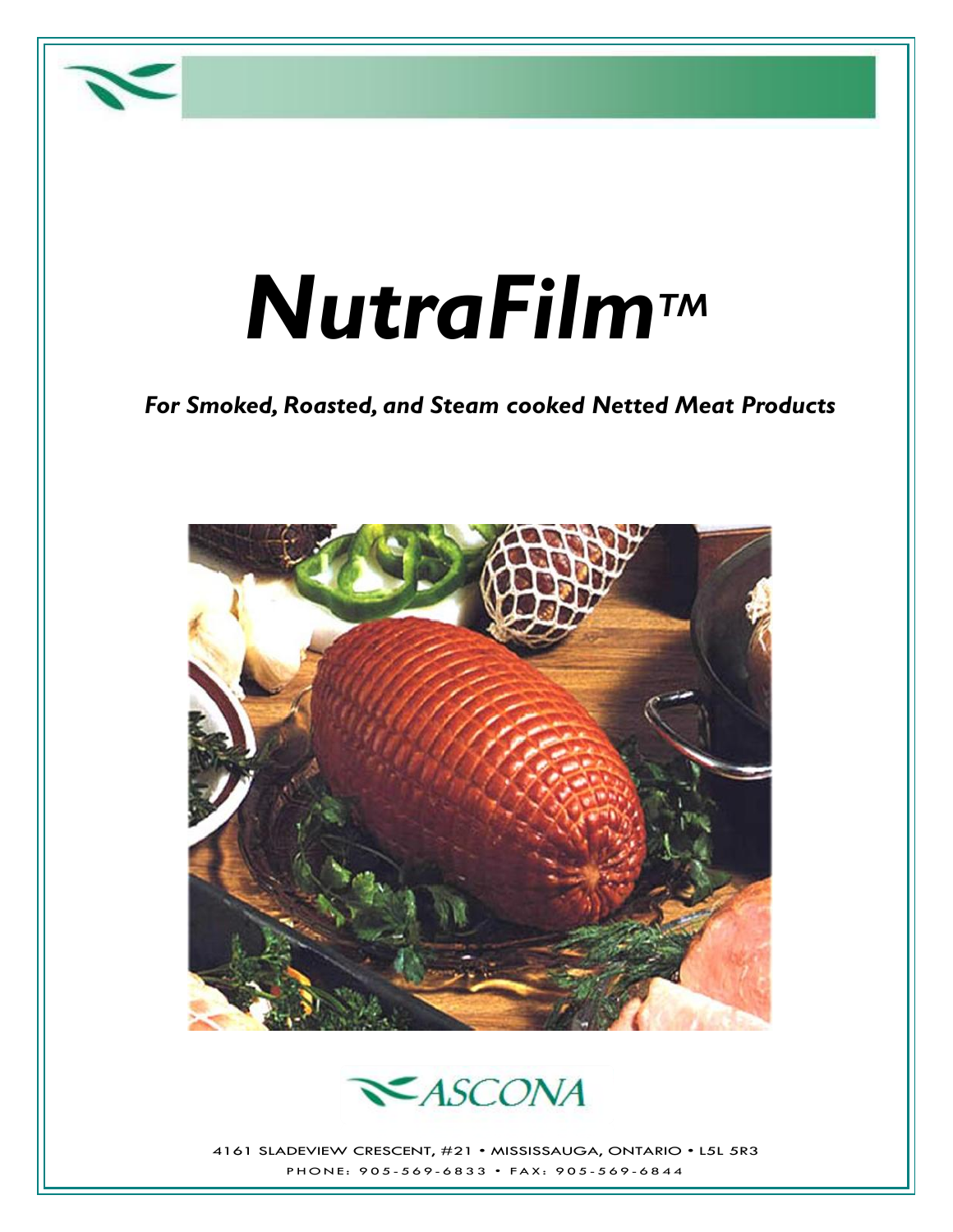



## *NutraFilmTM*

*NUTRAFILM IS AN EDIBLE FILM MADE FROM WATER-SOLUBLE POLYSACCHARIDES. THIS UNIQUE NEW MATERIAL HAS A VARIETY OF PROPERTIES AND ADVANTAGES…*

- + no artificial colouring
- + user friendly
- + excellent machine-ability gives improved stuffing yields
- + improved processing yields
- + no cross contamination of species
- + non-animal based
- + available in all standard sizes



#### *APPLICATION FOR MEAT PRODUCT*

Used on smoked or roasted, netted meat product. Film is melted off the product in the first stage of cooking giving a more old fashion appearance.

#### *SUGGESTED PROCESSING CYCLE*

NUTRAFILM™ 621 – Clear

The ham is wrapped in Nutrafilm<sup>™</sup> and processed as usual. Nutrafilm<sup>™</sup> 621 suggested cooking cycles:

- 1) Wrap meat in NutraFilm and stuff into netting. Note: Try not to have too much overlap or bunching of the NutraFilm on the meat, as this will give and uneven color on the finished product.
- 2) OPEN STEAM COOK 80-85C @100% RH TO INTERNAL TEMP.

This cycle will permit the surface protein to set before the film melts off and be able to take the netting off with ease after cook and chill.

- 3) Cook in bag process same as above except you will have better yields, and the film will be melted and collect in the bag
- 4) OPEN STEAM COOK WITH BROWNING . Steam cook like process 1, after internal temperature is attained evacuate steam, run a dry cycle for 10min 80c 0% RH . Atomise with maillose and let dwell and dry again for 30min @ 75c

5) Step up smoke cycle.

1 drying stage 65c 0% RH 60-90minutes 2 smoke stage 65c 35% RH 60-90 minutes natural smoke 3 cook stage 76c 78% RH to internal temp No shower, only air chill This cycle will give you a nice golden brown smoke color with the Nutrafilm still on to the meat .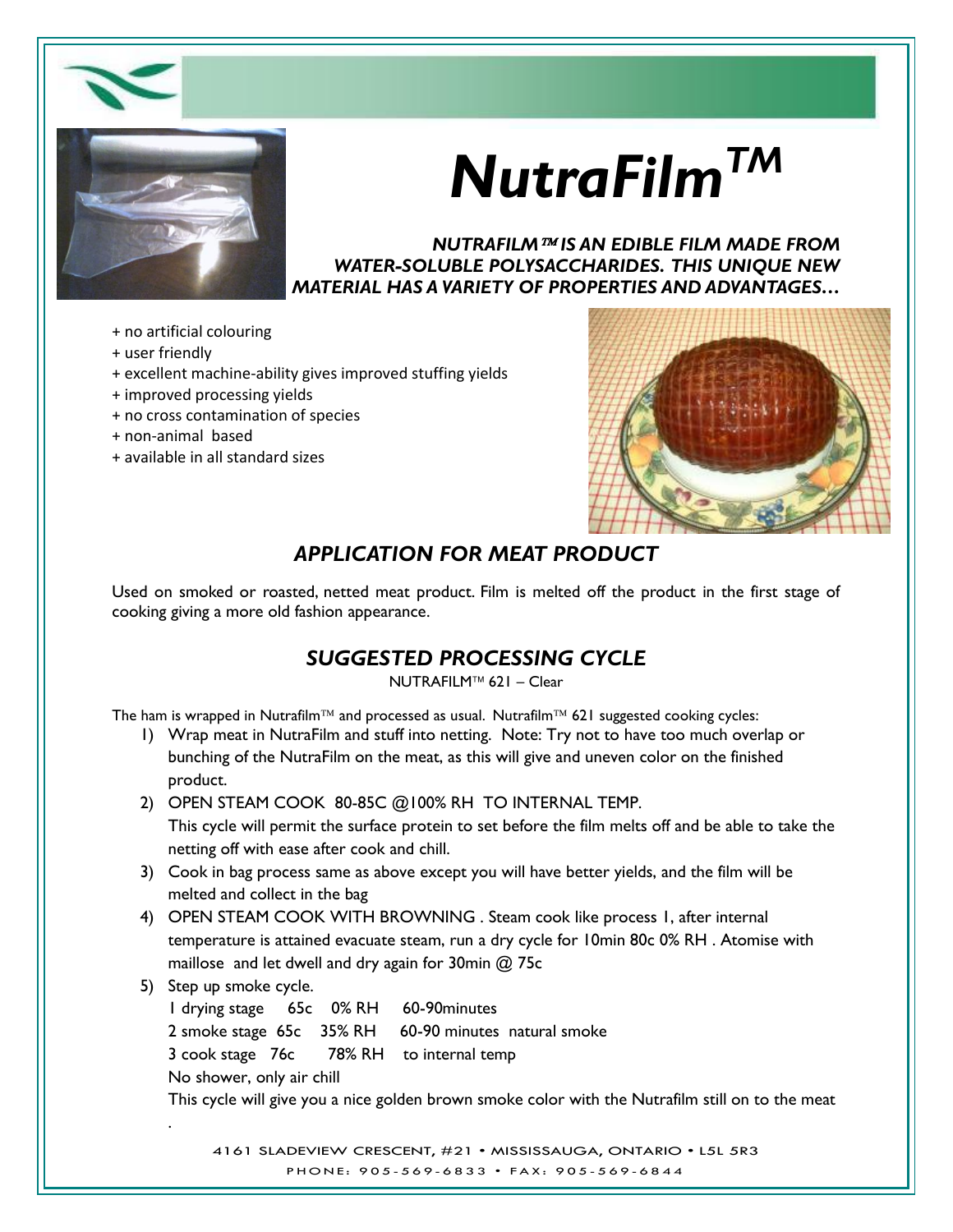

### SPECIFICATION SHEET *NutraFilm*

| <b>NutraFilm</b>                                                                                                                                |
|-------------------------------------------------------------------------------------------------------------------------------------------------|
| Edible film composed of natural polysaccharides and water.                                                                                      |
| Carrageenan, starch, glycerin. All components meet Food<br>Chemical Codex requirements and are considered GRAS.                                 |
| Free from all known allergens                                                                                                                   |
| Non- GMO                                                                                                                                        |
| Rolls or sheets available in a variety of widths and sizes.                                                                                     |
| Product should be stored in sealed bags under dry storage<br>conditions and not refrigerated or frozen. Recommended shelf<br>life is 18 months. |
|                                                                                                                                                 |

#### MECHANICAL DATA:

|                    | <b>SPECIFICATION</b><br><b>RANGE</b> | <b>UNITS</b>  | <b>METHOD</b> |
|--------------------|--------------------------------------|---------------|---------------|
| <b>THICKNESS</b>   | $1.3 - 1.6$                          | Mils          | $(WKI-143)$   |
| <b>SHEETWEIGHT</b> | $3.5 - 5.0$                          | gm/sqft       | $(WKI-144)$   |
| <b>MOISTURE</b>    | $13.0 - 17.0$                        | $\circ$<br>/٥ | (WKI-144)     |

#### BACTERIOLOGICAL DATA:

| $<$ 3000 /gr |      |
|--------------|------|
| < 20         | col  |
| $< 200$ col  |      |
| $~<$ 20 $~$  | /gra |
| $neg$ /gr    |      |
| neg          | /gr  |
| $200$        | col  |
|              |      |

| < 3000 /gram |          |
|--------------|----------|
| < 20         | col/gram |
| < 200        | col/gram |
| < 20         | /gram    |
| neg          | /gram    |
| neg          | /gram    |
| $200$        | col      |

 $(CMMEF 4.15)$  $(AOAC 991.14)$ (AOAC 997.02) (SMEWW 9213B5) (AOAC 998.09) (AOAC 995.22)